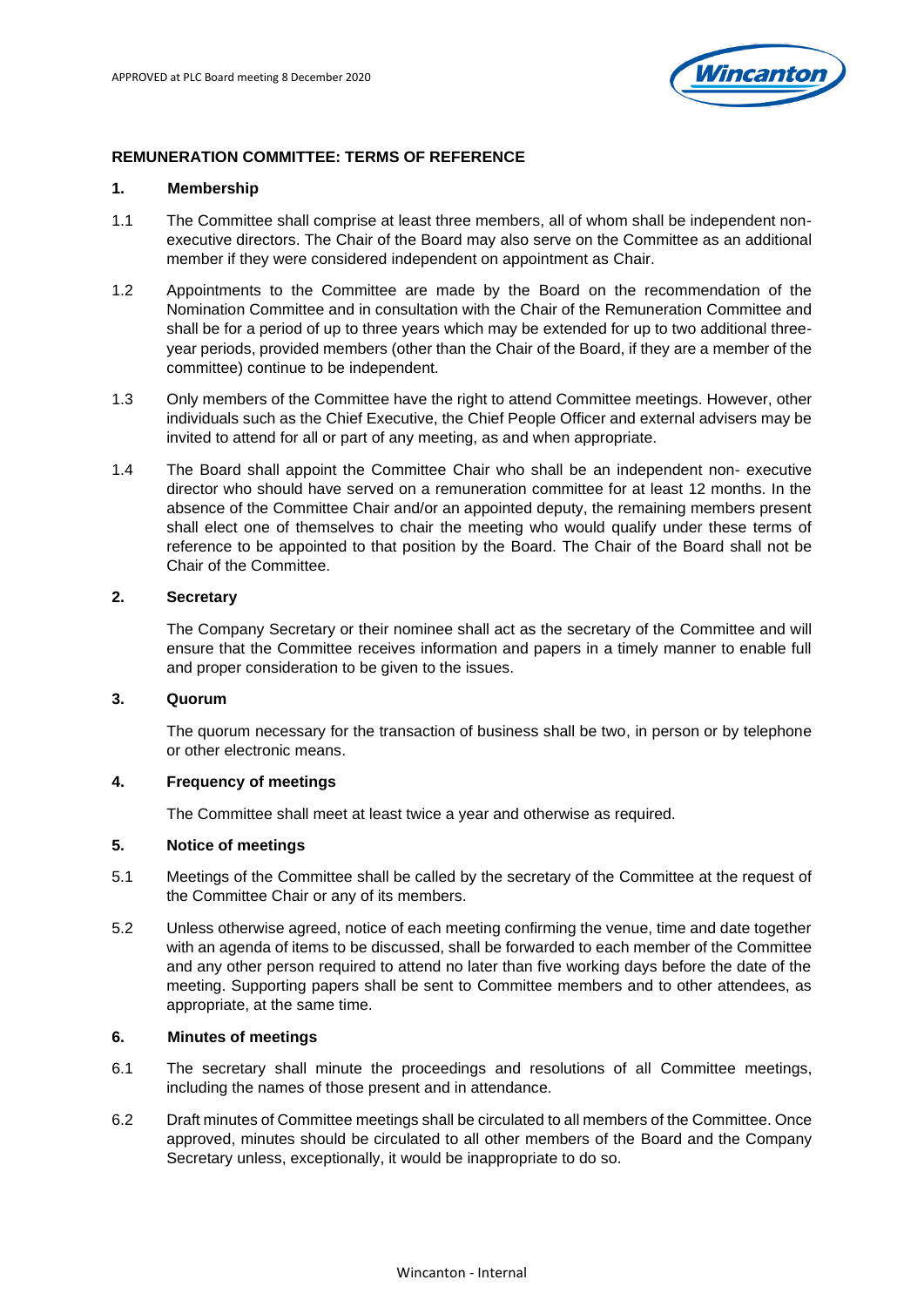

#### **7. Engagement with shareholders**

The Committee Chair should attend the Annual General Meeting ('AGM') to answer any shareholder questions on the Committee's activities. In addition, the Committee Chair should seek engagement with shareholders on significant matters related to the Committee's areas of responsibility.

#### **8. Duties**

The Committee should carry out the duties detailed below for the parent company, major subsidiary undertakings and the group as a whole, as appropriate.

The Committee shall

- 8.1 Have delegated responsibility for determining the policy for directors' remuneration and setting remuneration for the Company's Chair and executive directors and senior management, including the Company Secretary, in accordance with the Principles and Provisions of the Code.
- 8.2 Establish remuneration schemes that promote long-term shareholding by executive directors that support alignment with long-term shareholder interests, with share awards subject to a total vesting and holding period of at least five years, and a formal policy for post-employment shareholding requirements encompassing both unvested and vested shares.
- 8.3 Design remuneration policies and practices to support strategy and promote long- term sustainable success, with executive remuneration aligned to company purpose and values, clearly linked to the successful delivery of the Company's long-term strategy, and that enable the use of discretion to override formulaic outcomes and to recover and/or withhold sums or share awards under appropriate specified circumstances.
- 8.4 When determining executive director remuneration policy and practices, consider the Code requirements for:
	- clarity remuneration arrangements should be transparent and promote effective engagement with shareholders and the workforce;
	- simplicity remuneration structures should avoid complexity and their rationale and operation should be easy to understand;
	- risk remuneration arrangements should ensure reputational and other risks from excessive rewards, and behavioural risks that can arise from target-based incentive plans, are identified and mitigated;
	- predictability the range of possible values of rewards to individual directors and any other limits or discretions should be identified and explained at the time of approving the policy;
	- proportionality the link between individual awards, the delivery of strategy and the long-term performance of the Company should be clear. Outcomes should not reward poor performance; and
	- alignment to culture incentive schemes should drive behaviours consistent with company purpose, values and strategy.
- 8.5 No director or senior manager shall be involved in any decisions as to their own remuneration outcome. The Board itself or, where required by the Articles of Association, the shareholders should determine the remuneration of the non-executive directors within the limits set in the Articles of Association.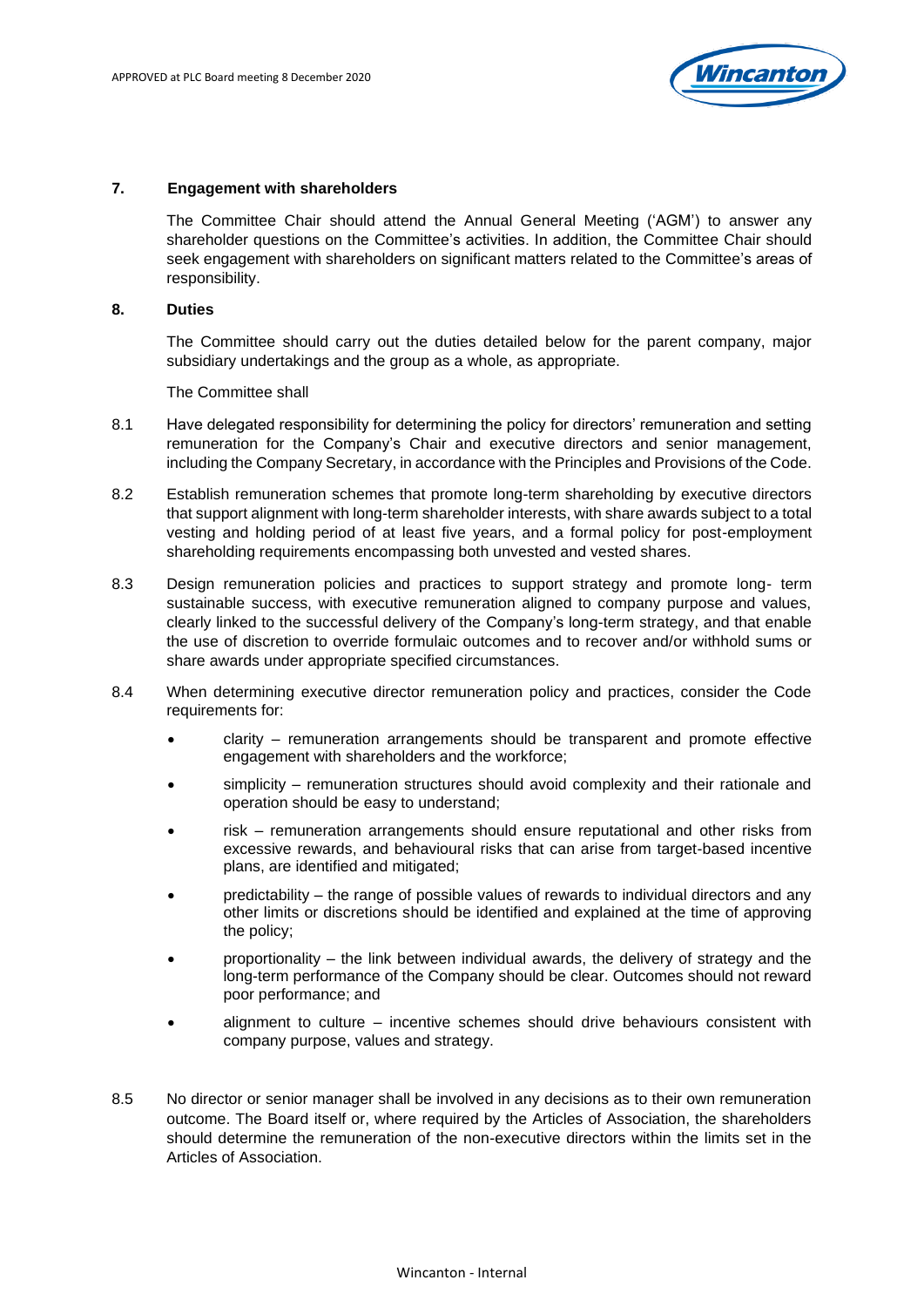

- 8.6 In determining remuneration policy, take into account all other factors which it deems necessary including relevant legal and regulatory requirements, the provisions and recommendations of the Code and associated guidance. The objective of such policy shall be to attract, retain and motivate executive management of the quality required to run the Company successfully without paying more than is necessary, having regard to views of shareholders and other stakeholders.
- 8.7 Review the ongoing appropriateness and relevance of the Remuneration Policy.
- 8.8 Within the terms of the agreed policy and in consultation with the Chair and/or Chief Executive, as appropriate, determine the total individual remuneration package of each executive director, the Company Chair and senior managers including bonuses, incentive payments and share options or other share awards. The choice of financial, non-financial and strategic measures is important, as is the exercise of independent judgement and discretion when determining remuneration awards, taking account of company and individual performance, and wider circumstances.
- 8.9 Have full authority to appoint remuneration consultants and to commission or purchase any reports, surveys or information which it deems necessary at the expense of the Company. However, the Committee should avoid designing pay structures based solely on benchmarking to the market or on the advice of remuneration consultants.
- 8.10 Review the design of all share incentive plans for approval by the Board and, where required, shareholders. For any such plans, determine each year whether awards will be made, and if so, the overall amount of such awards, the individual awards for executive directors and senior managers, and the performance targets to be used.
- 8.11 Review workforce remuneration and related policies.
- 8.12 Agree the policy for authorising claims for expenses from Directors.
- 8.13 Work and liaise as necessary with other Board committees, ensuring the interaction between committees and with the Board is reviewed regularly.

### **9. Reporting responsibilities**

- 9.1 The Committee Chair shall report to the Board after each meeting on the nature and content of its discussion, recommendations and action to be taken.
- 9.2 The Committee shall make whatever recommendations to the Board it deems appropriate on any area within its remit where action or improvement is needed, and adequate time should be available for Board discussion when necessary.
- 9.3 The Committee shall provide a description of its work in the annual report in line with the requirements of the UK Corporate Governance Code.
- 9.4 The Committee shall also ensure that provisions regarding disclosure of information as set out in The Companies (Directors' Remuneration Policy and Directors' Remuneration Report) Regulations 2019 and the Code are fulfilled, and that a report on the directors' remuneration policy and practices is included in the Company's annual report and put to shareholders for approval at the AGM as necessary.
- 9.5 If the Committee has appointed remuneration consultants, the consultants should be identified in the annual report alongside a statement about any other connection they have with the Company or with individual directors.

# **10. Other matters**

The Committee shall